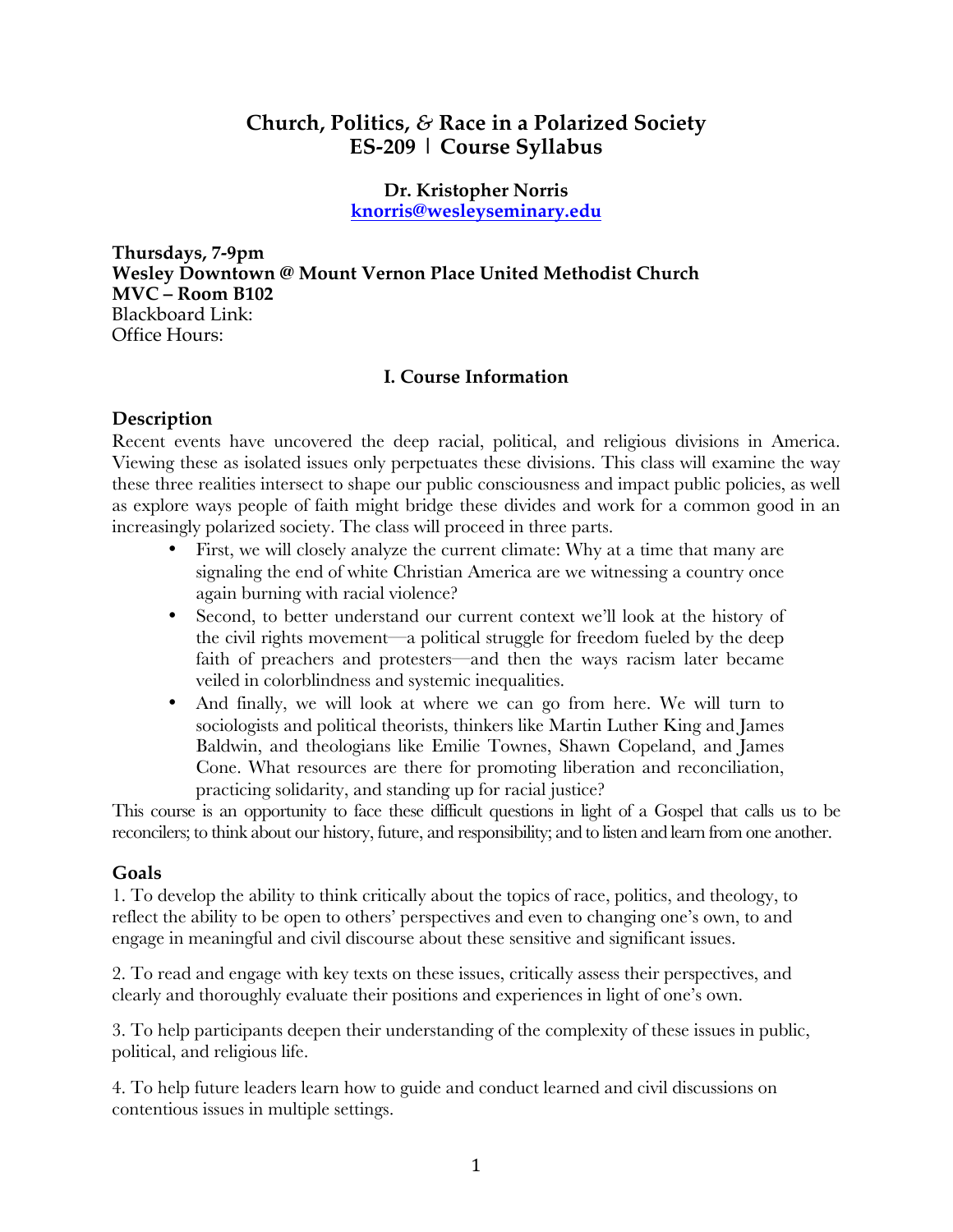# **Responsibilities & Assignments**

**1. Active Participation** in seminar discussions: this includes doing all of the reading, listening to lectures and watching videos, and being prepared to discuss the texts.

**2. Personal Reflection Paper, due Oct 19**: Each student will write a 2-3 page paper reflecting on her or his own experience/history with the three topics of the course (race, politics, and church), with special attention to the ways they may have overlapped in her or his life. In these personal statements please reflect on the presumptions and formative experiences that you may bring to conversations about and evaluations of these topics. Also, please engage with the readings from Class 1 of the course, Oct 5, as they are helpful.

**3. Class Presentation**: Each student will be responsible for preparing one class discussion on one of the readings for that week. This will involve presenting a three-minute introduction to the reading, in which she or he will identify the principle argument(s) of the readings and highlight the most significant themes and/or points of interest. The discussion leader will then offer two key questions to begin our class conversation. Please turn in the written introductory remarks at the end of that class.

**4. Final Paper, due Dec 7** via email: Each student will submit a 10-12 page paper on a topic of the student's choice, approved by the professor. The paper may draw on readings not covered in class, though this is not a requirement, but must engage with a number of course texts. This is a thesis paper, meaning that this paper will identify a major theme, issue, or question and state a clear position on this issue or question. The paper will then make a clear argument for that position with reasons drawn from your analysis of the readings.

# **Grading**

| <b>Reflection Paper</b>   | 10% |
|---------------------------|-----|
| Participation             | 20% |
| <b>Class Presentation</b> | 20% |
| <b>Final Paper</b>        | 50% |

## **Texts**

Most course readings are available in PDF form online @ the course's **Blackboard** site or are listed with a **web link** in the syllabus (you may have to copy and paste the link to open the page). I would like you to purchase three books for the course, and recommend one other. Students will not be required to read the entirety of any of these, so please let me know if the cost is a burden and we can make other arrangements. The total cost of all three, however, is only \$35, and they are certainly books worth purchasing! Just think of this as me doing you a favor!

# **1. James Baldwin,** *The Fire Next Time*

- **2. Keeanga-Yamahtta Taylor,** *From #BlackLivesMatter to Black Liberation*
- **3. James Cone,** *The Cross and the Lynching Tree*
- **4. RECOMMENDED: Emilie Townes,** *Womanist Ethics and the Cultural Production of Evil* (I will provide PDFs of the two chapters assigned because the book cost is \$30. Though it also is worth your own copy.)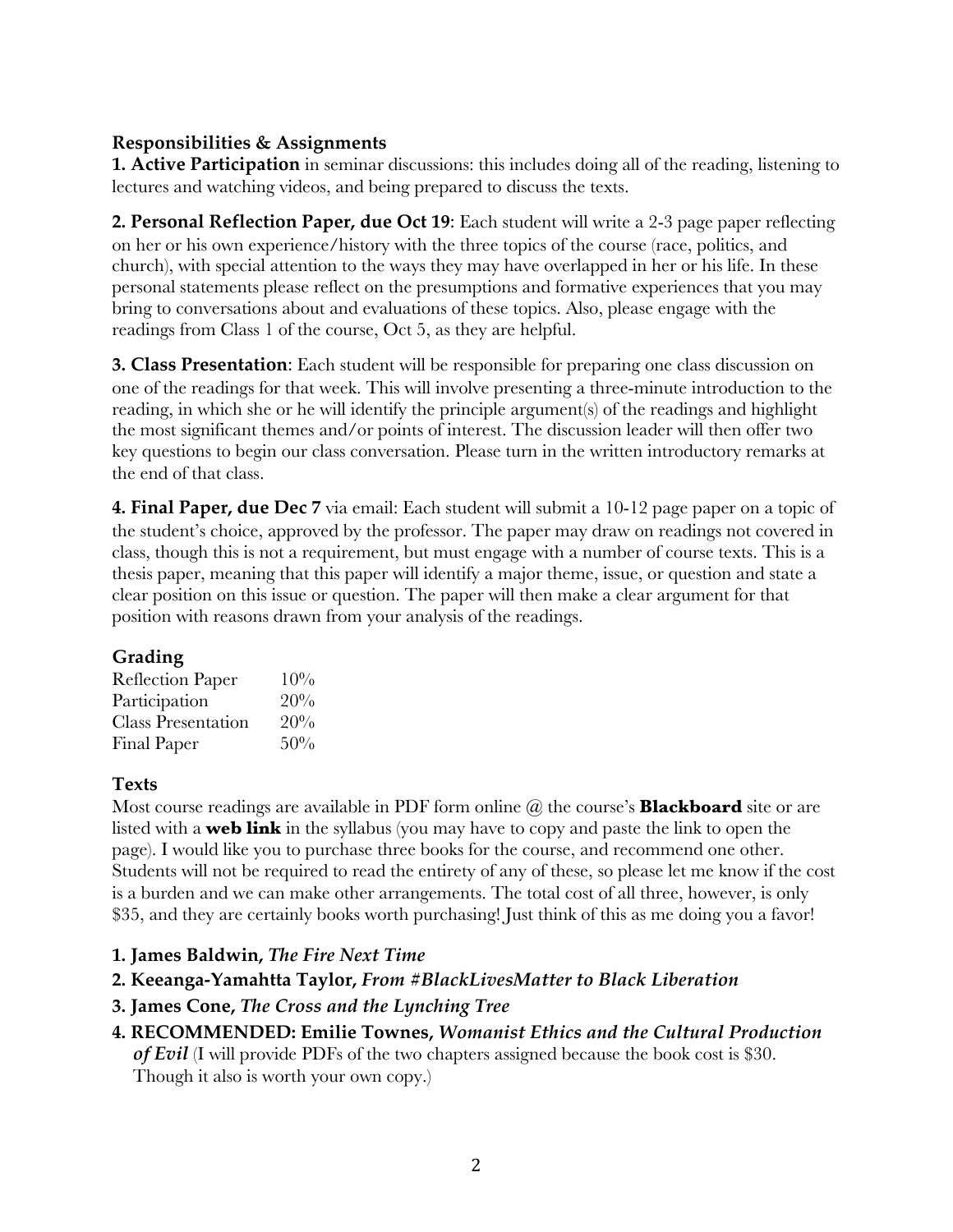## **II. Course Schedule and Readings**

# **PART ONE | WHAT IS GOING ON?**

#### **\_\_\_\_\_\_\_\_\_\_\_\_ Session One**

**Oct 5 | Key Terms and Cultural Context**

Readings for Oct 5 class discussion  $($   $\sim$  60 total pages) Setting the Terms

1. M. Shawn Copeland, "Race," *Blackwell Companion to Modern Theology*

2. Dietrich Bonhoeffer, "What is Church?" *Dietrich Bonhoeffer Works*

3. Alexis de Tocqueville, excerpt from *Democracy in America*

Cultural and Religious Shifts

4. Ta-Nehisi Coates, excerpt from *Between the World and Me* 5. Joshua Rothman, "The Lives of Poor White People," *The New Yorker*: www.newyorker.com/culture/cultural-comment/the-lives-of-poor-white-people 6. Russell Moore, "A White Church No More," *New York Times*

Perception Gap in (Racial) Discrimination

7. Robert Jones, Daniel Cox, and Rachel Lienesch, "Who Sees Discrimination?" *PRRI* (pp. 1-7)

8. Jennifer Rubin, "Trump Supporters & the Empathy Gap," *Washington Post* 9. Tara Isabella Burton, "When it Comes to Detecting Racial Inequality," *Vox:* https://www.vox.com/identities/2017/6/23/15855272/prri-study-white-christiansdiscrimination-blind-spot

**In Class** | Course Introduction; Rev. William Barber interview on *The Daily Show*

The influential Christian ethicist H. Richard Niebuhr insisted that any social, ethical, or theological analysis must begin with the question, "What is going on?" We cannot begin to understand or evaluate these complex topics before attending to our current situation. Thus, we will undertake two tasks this week. First, this means understanding our key terms and concepts. We will do this by reading M. Shawn Copeland's (a contemporary black, female theologian) definition of race, Dietrich Bonhoeffer's reflections on the church's identity and mission—especially it's relation to politics—(written during the early years of the German church's opposition to the Third Reich), and French sociologist Alexis de Tocqueville's early 19<sup>th</sup> Century commentary on religion being America's "first political institution." Second, we must investigate the current interrelation of race, politics, and faith. We will begin by uncovering current cultural trends with conservative Southern Baptist Russell Moore's evaluating of shifting racial demographics in the American church (and the church's reluctance to face this reality) and Joshua Rothman's review essay of the influential J.D. Vance book, *Hillbilly Elegy*, on the struggles and claims of political disenfranchisement of poor whites. Finally, we will look at analyses of these trends: survey data on the significant racial perception gap on what groups face the most discrimination and public oppression followed by a political and religious reflection on that data.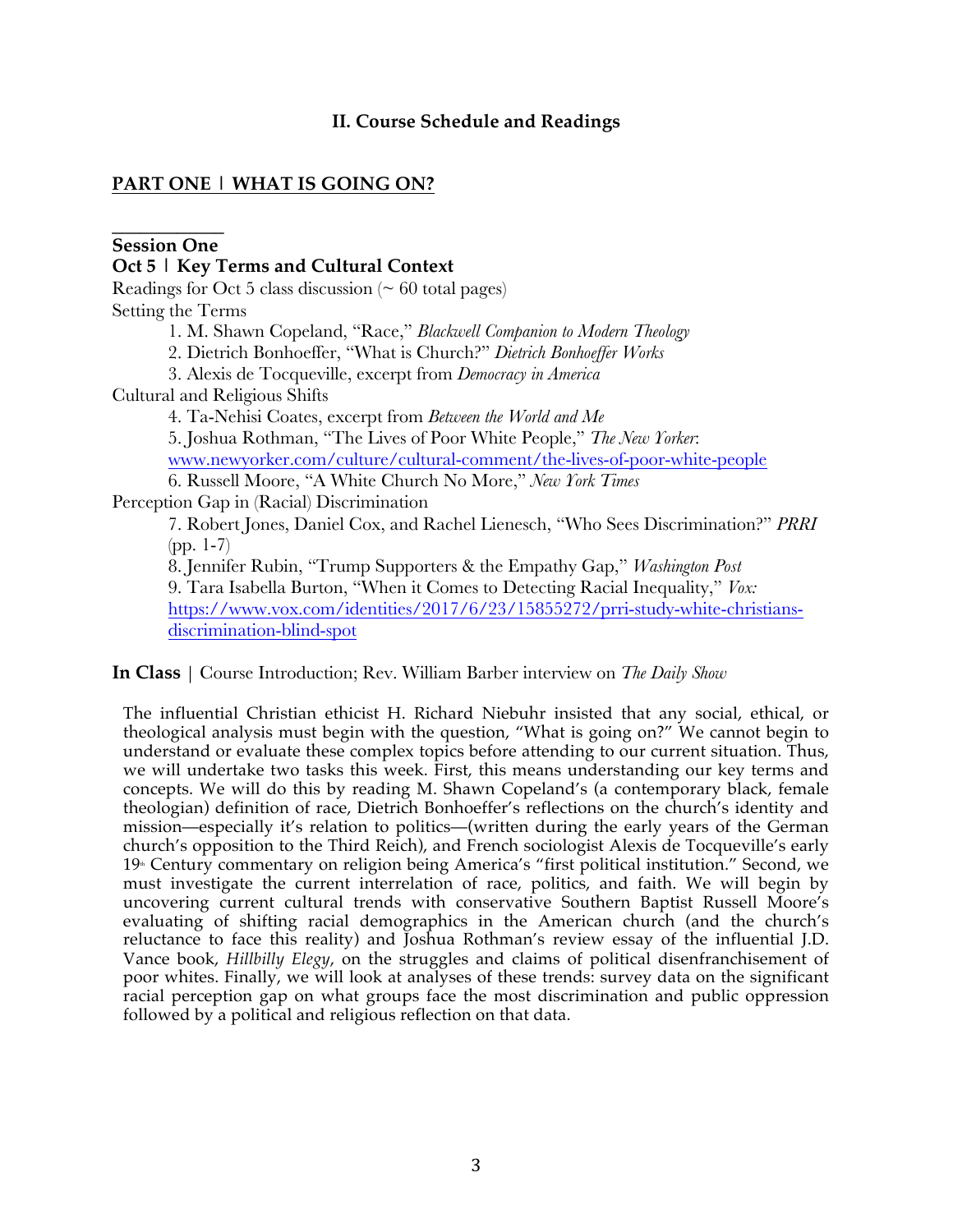#### **\_\_\_\_\_\_\_\_\_\_\_\_ Session Two**

#### **Oct 19 | The Intersections of Churches, Politics, and Race**

Readings for Oct 19 class discussion  $( \sim 130 \text{ total pages} )$ 

- 1. Putnam & Campbell, "Religion in American Politics" & "Echo Chambers: Politics Within Congregations," *American Grace*
- 2. Robert Jones, "Desegregating White Christian America," *The End of White Christian America*
- 3. Robert Jones, "Trump Can't Reverse the Decline of White Christian America," *The Atlantic*

**In Class** | Lecture—Racism at the End of White Christian America **Due** | Reflection Paper

This week we take an even broader look at the trends and shifts we analyzed last week through the lens of sociology, political theory, and quantitative data research. First we read two chapters from the influential 2010 book, *American Grace*, by political theorists Robert Putnam and David Campbell, which investigates the data from a major research survey on the influence of religion on politics and vice versa. We will read two chapters, the first on the role religion has played and continues to play on American politics, and the second on how politics works within congregations—and how congregations reinforce political attitudes. Some of the information will be dated—much has happened in the past eight years—but many of the trends they identify and conclusions they project still stand. The chapters are long, but it's like reading a comic book for religion and politics nerds. Then we will read two selections from Robert Jones, the director of research institute PRRI. While the *American Grace* readings explored the intersection of religion and politics, Jones adds the issue of race to this mixture in a chapter from his book, *The End of White Christian America*, published in the summer of 2016. Here he further explores the racial perception gap we addressed last week. Jones' *Atlantic* article now serves as the "Afterword" to the 2nd edition of the book and examines the claims of the book in light of Trump's electoral win: what does Trump's win and evangelicals' support for Trump signal for the end of white, Christian America?

#### **PART TWO | WHERE HAVE WE BEEN?**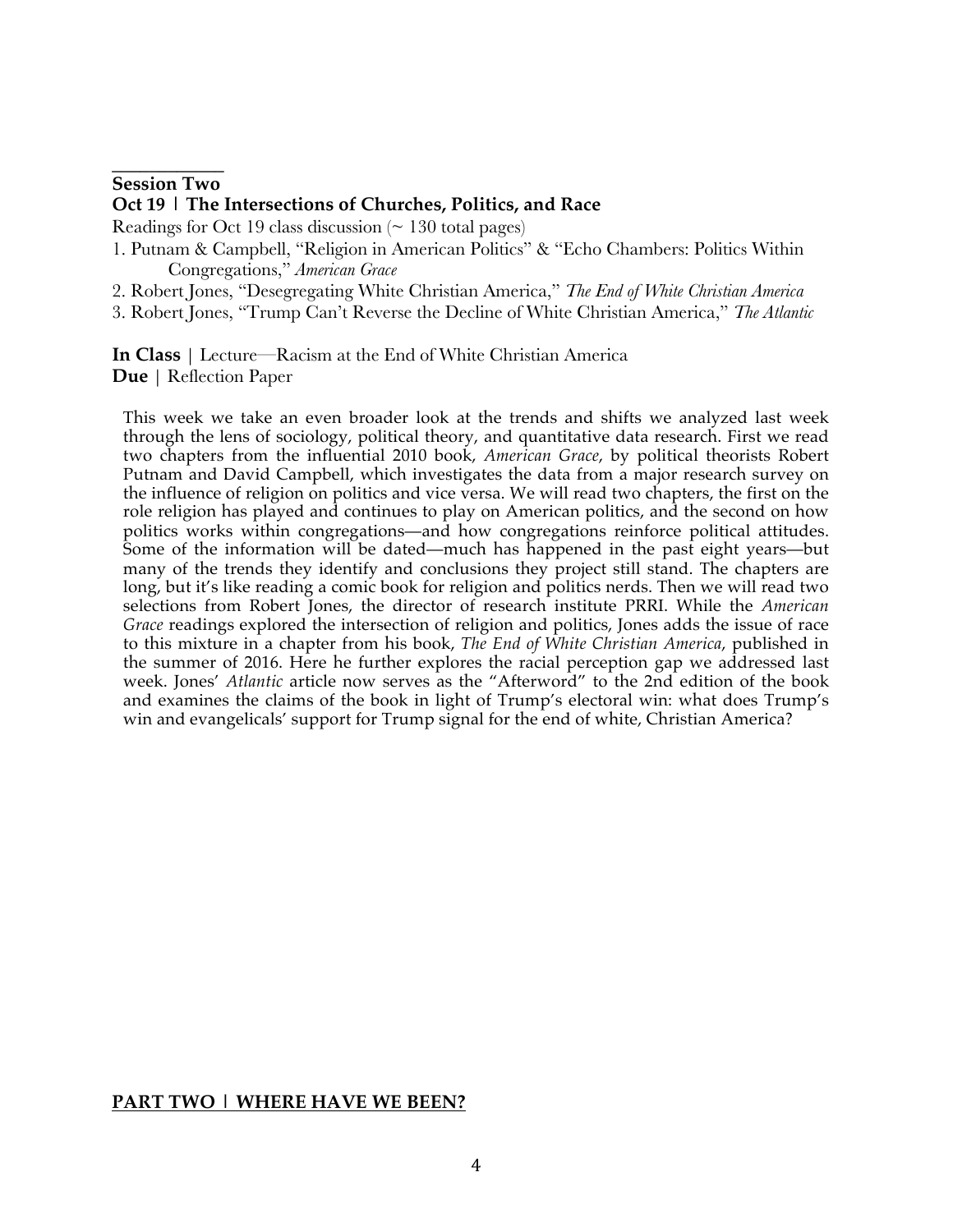#### **\_\_\_\_\_\_\_\_\_\_\_\_\_ Session Three**

### **Oct 26 | Faith & Politics in the Black Freedom Struggle**

Readings for Oct 26 class discussion  $( \sim 90 \text{ total pages})$ 

- 1. Martin Luther King, "Letter from a Birmingham Jail"
- 2. James Baldwin, *The Fire Next Time* (pp. 1-47)
- 3. James Cone, "The Gospel of Jesus, Black People, and Black Power" (pp. 31-47), *Black Theology and Black Power*
- 4. James Cone, "Christian Faith and Political Praxis," *Encounte*r

**In Class** | Lecture— The Trouble with Integration & Reconciliation

After coming to terms with our current circumstances, it is important to understand how we arrived here. This is a long history that we cannot explore adequately in such a brief course. Therefore, we will turn to the still-recent history of the civil rights movement and a few classic texts from that period. First, King's "Letter from a Birmingham Jail" is a classic text in public theology in which King employs deeply religious as well as practical reasons in arguing for a faith-based intervention in politics. James Baldwin's classic, *The Fire Next Time*, strikes an even stronger revolutionary (and tragic) tone as he reflects on the black experience in 1960s America, and as the son of a preacher, his own struggles with faith in light of black oppression. Finally, we read two selections from James Cone, the founder of the field of Black Liberation Theology. The first is a chapter from his seminal text, *Black Theology and Black Power,* written shortly after King's assassination in 1969, making a theological argument for the connection between the Black Power movement and the Christian Gospel's vision of liberation. The essay on Christian faith and political practice argues for the necessary political role of Christian theology.

#### $\overline{\phantom{a}}$ **Session Four**

#### **Nov 2 | From Racism to "Colorblindness"**

Readings for Nov 2 class discussion ( $\sim 60$  total pages)

- 1. Randall Balmer, "The Real Origins of the Religious Right," *Politico*
- 2. Keeanga-Yamahtta Taylor, *From #BlackLivesMatter to Black Liberation* (Required: Chapters 1 & 2)

**In Class** | Excerpt from documentary, "13<sup>th"</sup>

In the 50 years since the civil rights movement we have seen the problematic effects of the "success" of the movement. Once rights were won, whites could believe that racism had been defeated. Those who still clung tight to their racism had to engage in subtle strategies to effect racist policies, highlighted in historian Randall Balmer's account of the real rationale motivating the Religious Right's rise to power. It also allowed others who denounced racism to suggest that we now live in a post-racial society necessitating a colorblind approach to policy and social relations. Princeton African American studies professor Keeanga-Yanahtta Taylor offers a passionate account of the ways white supremacy still drives systemic forms of racism in police violence, inequality in the criminal justice system (especially the rise of mass incarceration), and the effects of decades of legal discrimination that have not been fully resolved. This "culture of racism" is aided and abetted, she argues, by white pretensions to colorblindness that continue to harm persons and communities of color.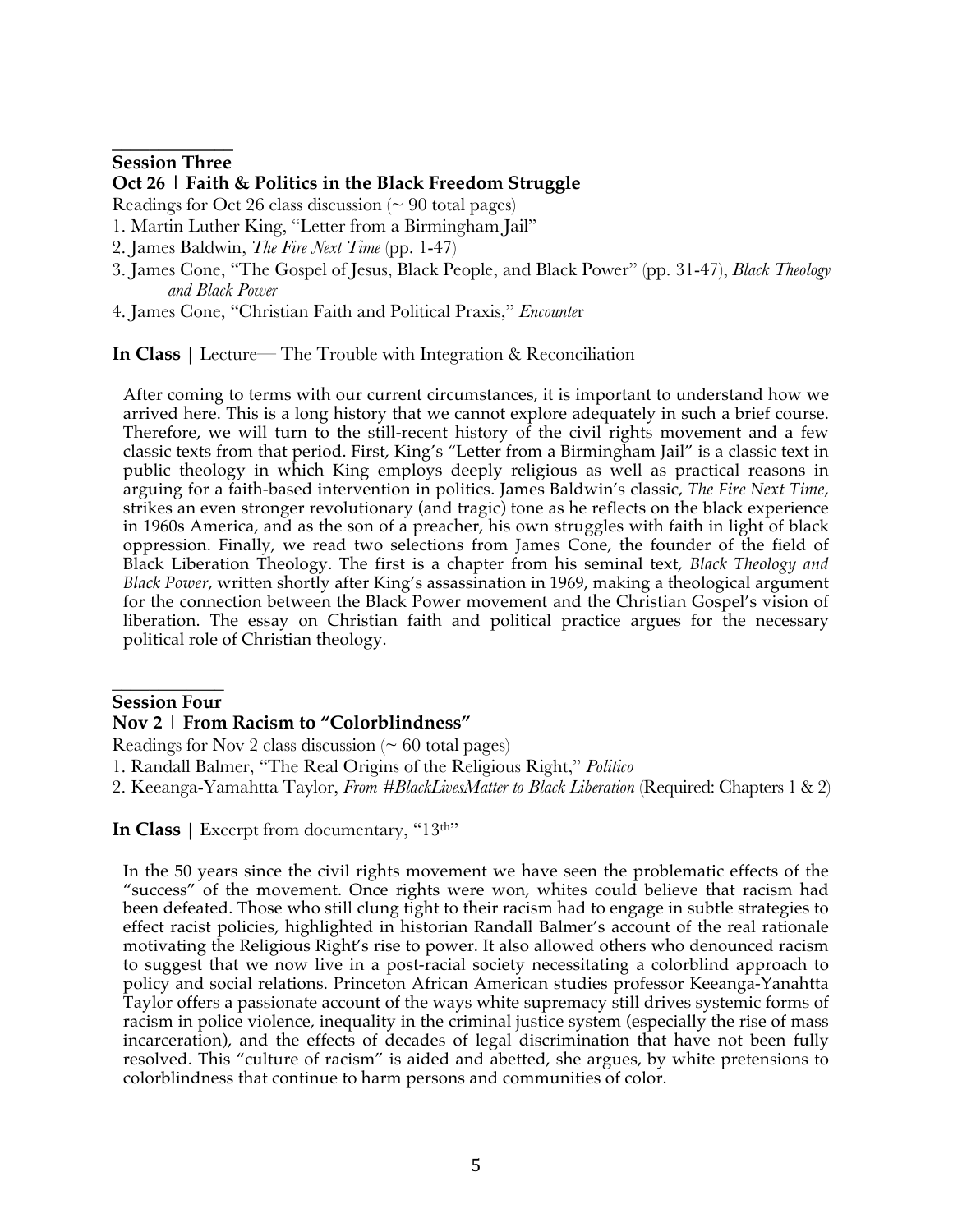### **PART THREE | WHERE DO WE GO FROM HERE?**

### **\_\_\_\_\_\_\_\_\_\_\_\_ Session Five Nov 9 | Seeing Color**

Readings for Nov 9 class discussion  $($   $\sim$  70 total pages)

- 1. Emilie Townes, "Invisible Things Unspoken: Uninterrogated Coloredness," *Womanist Ethics and the Cultural Production of Evil*
- 2. Emilie Townes, "To Pick One's Own Cotton: Religious Values, Public Policy, and Women's Moral Autonomy," *Womanist Ethics and the Cultural Production of Evil*
- 3. Robin DiAngelo, "White Fragility," *International Journal of Critical Pedagogy*
- 4. Christina Sharpe, "Lose Your Kin," *The New Inquiry*

**In Class** | Donna Claycomb-Sokol, pastor MVPUMC on church's racial history

Having critically examined our current context and looked to our history to attempt to make sense of where we are, we conclude the course by thinking about the future; in King's famous words, "Where do we go from here?" His two answers were either "community or chaos" and it certainly feels like we are sliding toward the latter. Having identified the contemporary problem with colorblindness, this week we turn to a selection of scholars who have analyzed the psychology, theology, and sociality of colorblindness. Womanist (or black feminist) theologian Emilie Townes offers two chapters dealing with this subject. The first helps us to see the harmful consequences of choosing to not see color, nor to interrogate the ways color still grants privileges and invites injury. The second explores the ways our religious values, and the racial attitudes enmeshed with them, impact public policy decisions. Robin DiAngelo, a scholar of education and "whiteness studies" has uncovered the fragile and defensive nature of white culture. She explores the multiple effects of "white fragility" and offers resources for overcoming the defensive posture many white people take in public when confronted with stories or accusations of racism. Finally, Christian Sharpe offers a brief reflection on finding kinship across racial divisions.

#### $\overline{\phantom{a}}$  , where  $\overline{\phantom{a}}$ **Session Six**

#### **Nov 16 | Theologies and Practices of Liberation & Reconciliation**

Readings for Nov 16 class discussion  $( \sim 90 \text{ total pages})$ 

- 1. James Cone, *The Cross and the Lynching Tree* (Required: Introduction, Chapter 1, Conclusion)
- 2. M. Shawn Copeland, "Eucharist, Racism, and Black Bodies," *Enfleshing Freedom*
- 3. William Barber, "A Moral Movement for the Nation" & "America's Third Reconstruction" *The Third Reconstruction* (pp. 97-126)

**In Class** | Lecture—The Church as Alternative to White Supremacy

For our last class we turn to theology and to one of our initial questions about what people of faith can do in light of these racial, and racist, realities. This week we learn from James Cone, father of black theology, who helps us see the possibility of redemption in the tragic by identifying a connection between Jesus' cross and the lynching tree. For Cone, true reconciliation is only possible when the oppressed are liberated from their oppressors. Shawn Copeland, a Catholic womanist theologian, locates her hope for reconciliation in the community of faith, the church, and its practice of Eucharist. The Eucharist is an act of solidarity and unites people of all races beyond the earthly differences that threaten to divide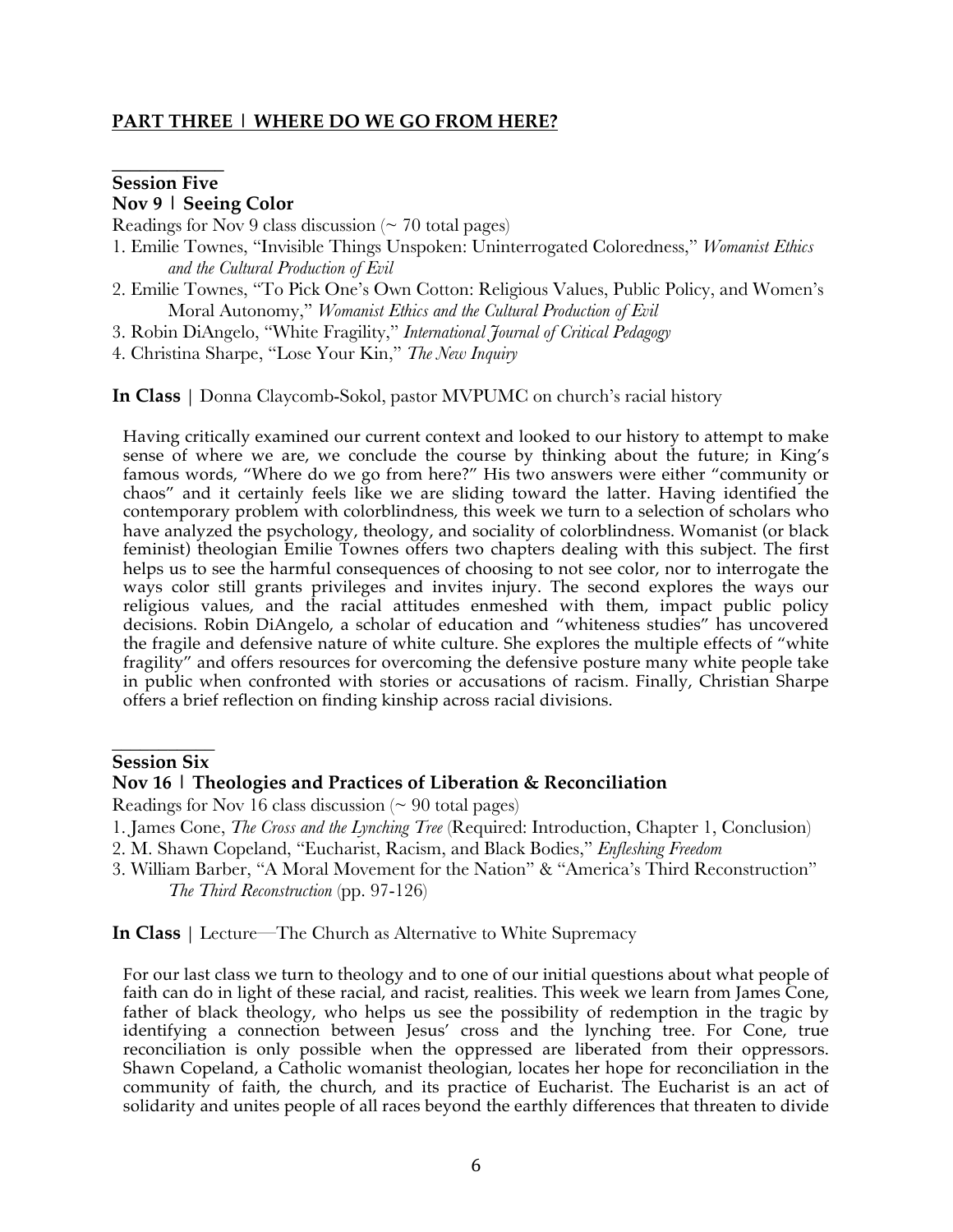us. We conclude the semester by turning to the practical implications of theology. Rev. William Barber, pastor and leader of the Moral Mondays movement, offers an account of the political practices that emanate from these theologies of liberation, highlighting a "fusion" politics that seeks partnerships with others committed to the common good.

**Final Paper Due** | December 7

# **III. Wesley Policy & Procedures**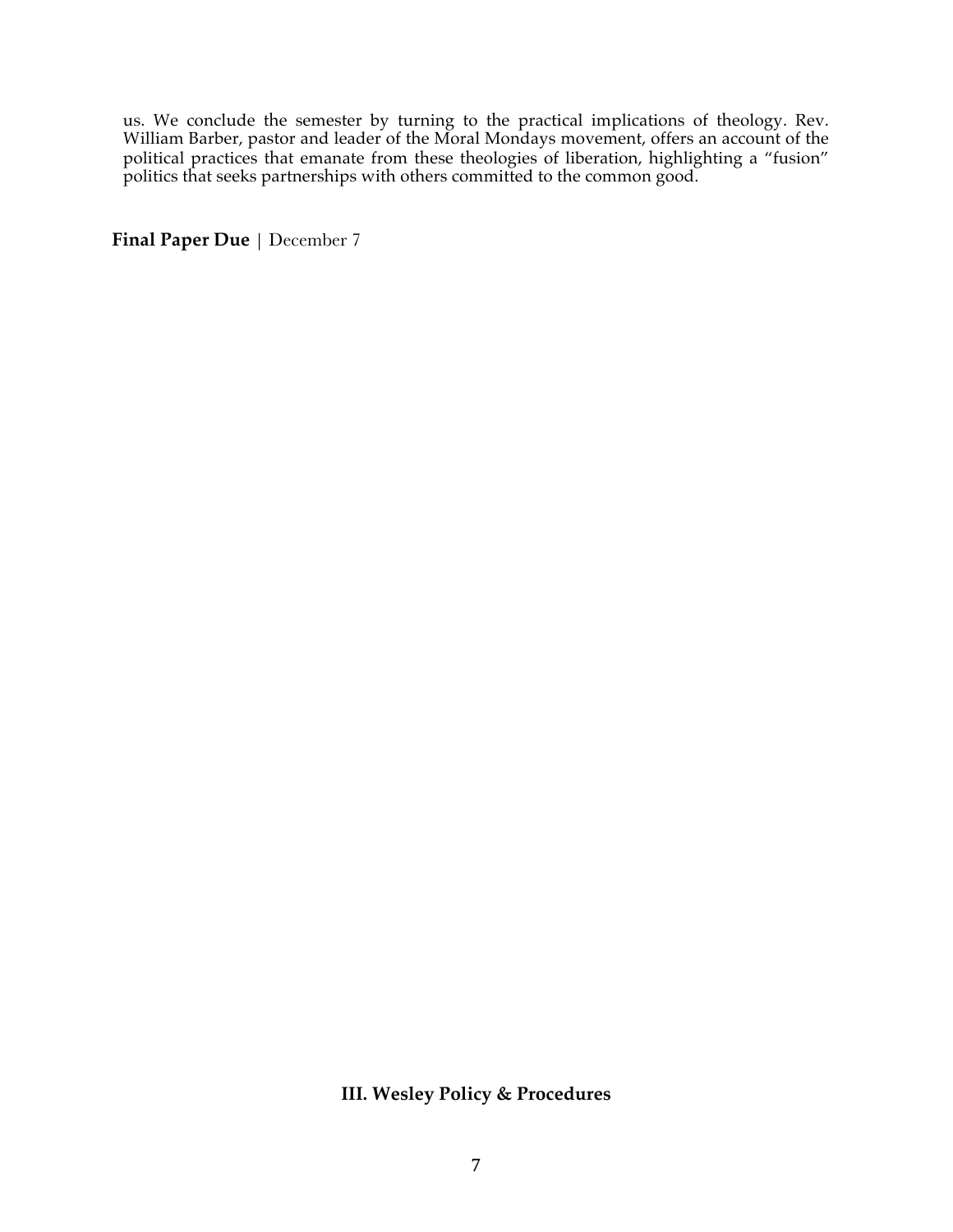### **Students With Disabilities**

If you have a physical, psychological, or learning disability and might require accommodations in this course, please contact the Associate Dean for Community Life, Asa Lee, early in the semester regarding Wesley's policies and procedures for documenting and accommodating disabilities, at x 8614, or communitylife@wesleyseminary.edu. The seminary allows accommodations only through this policy.

### **Technical Support**

Students are responsible for meeting course deadlines. If you experience technical problems, please exercise one or all of the following options:

- Blackboard Support at blackboardsupport@wesleyseminary.edu
- By phone at (202) 885-6091
- Blackboard/E Support Ticket at http://blackboardsupport.wesleyseminary.edu or http://www.wesleyseminary.edu/MyWesley/eSupport.aspx

## **Technical Considerations**

In order to access our course Blackboard site students need to go to MyWesley webpage and use student log on.

Blackboard site requires use of:

- An Internet connection. A high speed Internet connection is highly recommended
- An Internet browser. (supported browsers include: Internet Explorer, Firefox, and Safari)
- An appropriate web browser configuration.

Any computer capable of running a recently updated web browser should be sufficient to access our Blackboard site. However, bear in mind that processor speed, amount of RAM and Internet connection speed can greatly affect performance. Those using dial-up connections will experience longer page load times and much slower performance.

For Blackboard Support: (202) 885-6091 or blackboardsupport@wesleyseminary.edu

### **Academic Misconduct**

All students have signed the Covenant of Professional Ethics and Behavior. This must be adhered to, particularly in regards to academic honesty and plagiarism.

Plagiarism is regarded as a serious offense and will result in substantial penalties, including the possibility of academic dismissal. The Faculty regards the following as forms of plagiarism or dishonesty:

- copying from another student's paper
- giving or receiving unauthorized assistance to or from another student during an
- examination
- using unauthorized material during an examination
- borrowing and presenting as one's own (i.e., without proper attribution) the composition or ideas of another.